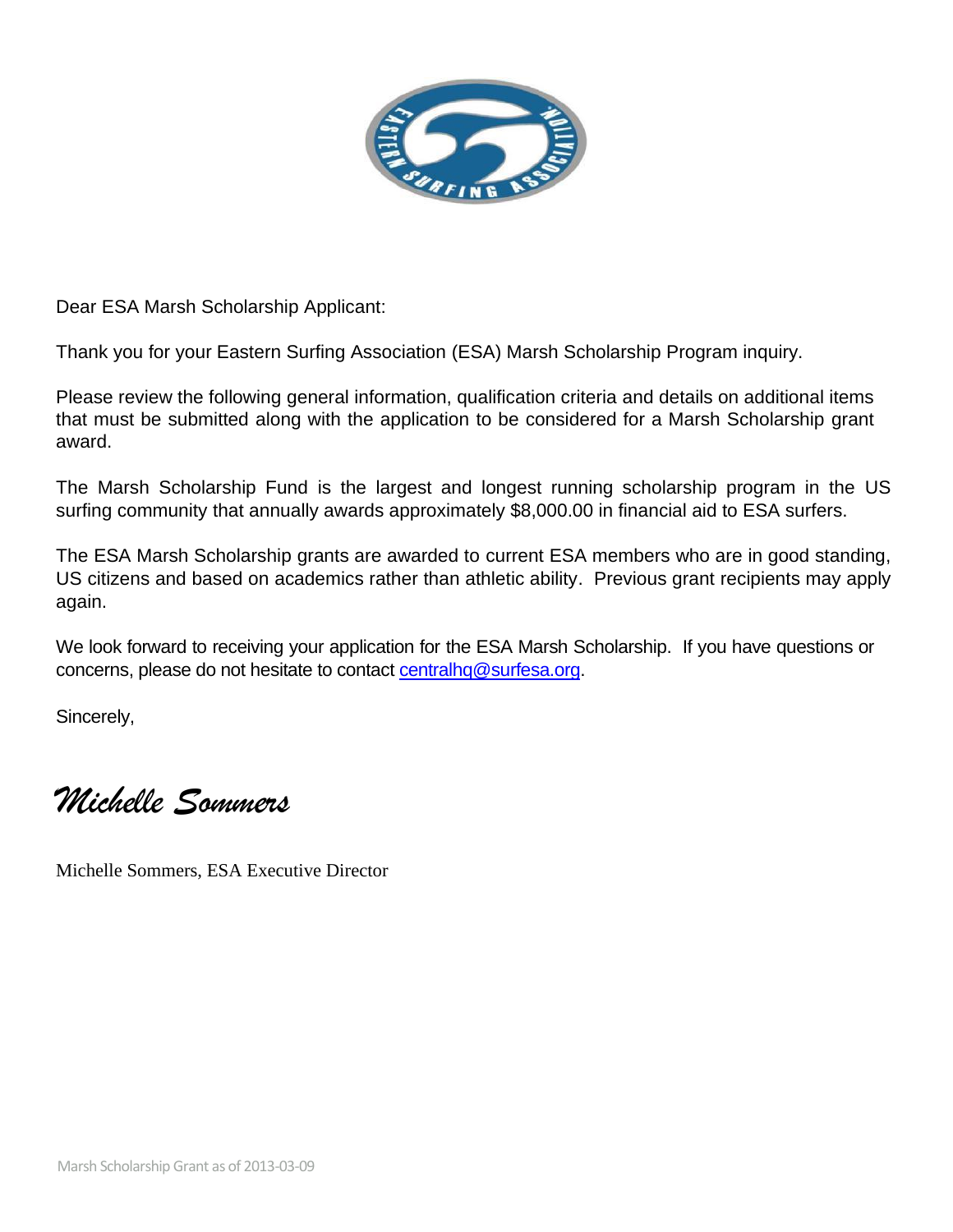

## **MARSH SCHOLARSHIP PROGRAM APPLICATION GUIDELINES**

**PURPOSE**: The Marsh Scholarship Program began when it was instituted in 1981 by former ESA Executive Director Dr. Colin J. Couture to recognize and honor the accomplishments of the Marsh Family of North Carolina and young Mike Marsh in particular. Led by his legendary East Coast family and surfing's highly respected matriarch, Bette Marsh, Mike set a pioneering example for students everywhere by earning his law degree while simultaneously and successfully waging his own personal battle with cancer. The purpose of the program is to offer financial aid to deserving ESA student surfers wishing to continue their education beyond secondary school level. The grants are awarded to ESA members on the basis of academics and U.S. citizenship, rather than athletic ability.

## **APPLICANTS MUST SATISFY THE FOLLOWING CRITERIA:**

- *1. You must be a CURRENT Eastern Surfing Association member in good standing.*
- 2. When filling out the application, print in ink or submit typewritten (preferred).
- 3. No application will be considered without an official school transcript. You should request your school(s) to send an official transcript(s) to the address below.
- 4. Submit a letter of recommendation along with your application. The letter should be from someone who is not a member of your family.
- 5. Submit a short, (no more than 500 words) typewritten letter addressed to the Marsh Scholarship Committee detailing your future goals and how your choice of educational institutions will help you reach these goals.
- *6. Application and all other pertinent information must be returned to the Marsh Scholarship Committee by July 1.*

The Marsh Application, along with the additional information you attach, will be used to determine your eligibility for an ESA Marsh Scholarship Grant. To this end, you are advised to follow the directions above very carefully and submit all items required completely.

> Please mail the above required information to: **ESA Marsh Scholarship Program 11 Long Point Road Stony Creek, CT 06405**

The Marsh Scholarship Committee will announce recipients by September 1 of each year.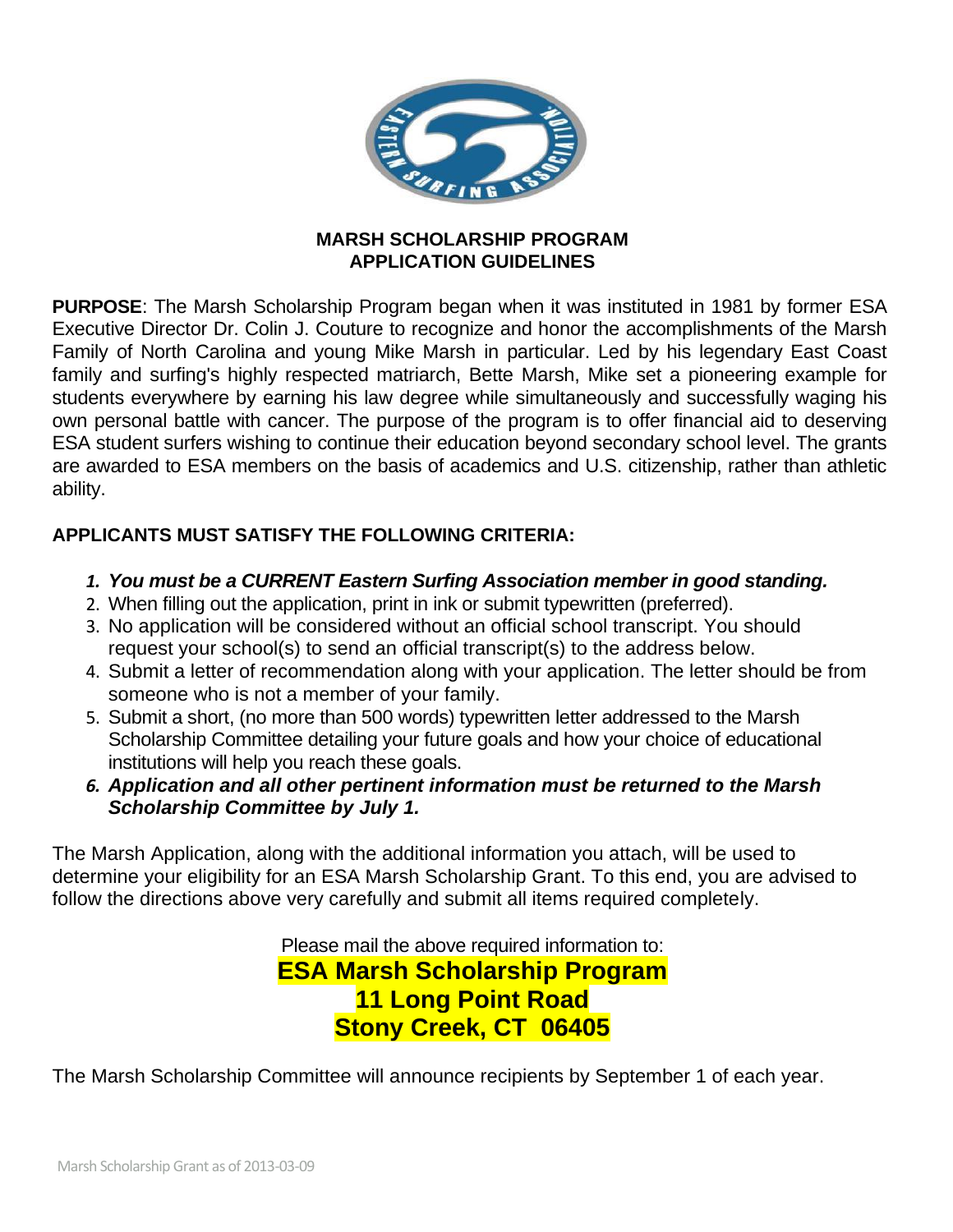

## **MARSH SCHOLARSHIP PROGRAM AWARD APPLICATION**

## **CURRENT ESA MEMBERSHIP EXPIRATION DATE:\_\_\_\_\_\_\_\_\_\_\_\_\_\_\_\_\_\_\_\_\_\_\_\_\_\_\_\_\_ Please note: You must be a current ESA member to qualify to apply.**

| <b>PERSONAL INFORMATION</b>                                                                     |
|-------------------------------------------------------------------------------------------------|
|                                                                                                 |
|                                                                                                 |
|                                                                                                 |
|                                                                                                 |
|                                                                                                 |
|                                                                                                 |
| <b>EDUCATIONAL INFORMATION</b>                                                                  |
|                                                                                                 |
|                                                                                                 |
|                                                                                                 |
|                                                                                                 |
|                                                                                                 |
|                                                                                                 |
| List the schools you have applied to below. If accepted, give the year and semester you plan to |
| attend.                                                                                         |
| Continued on next page                                                                          |

 $\Gamma$